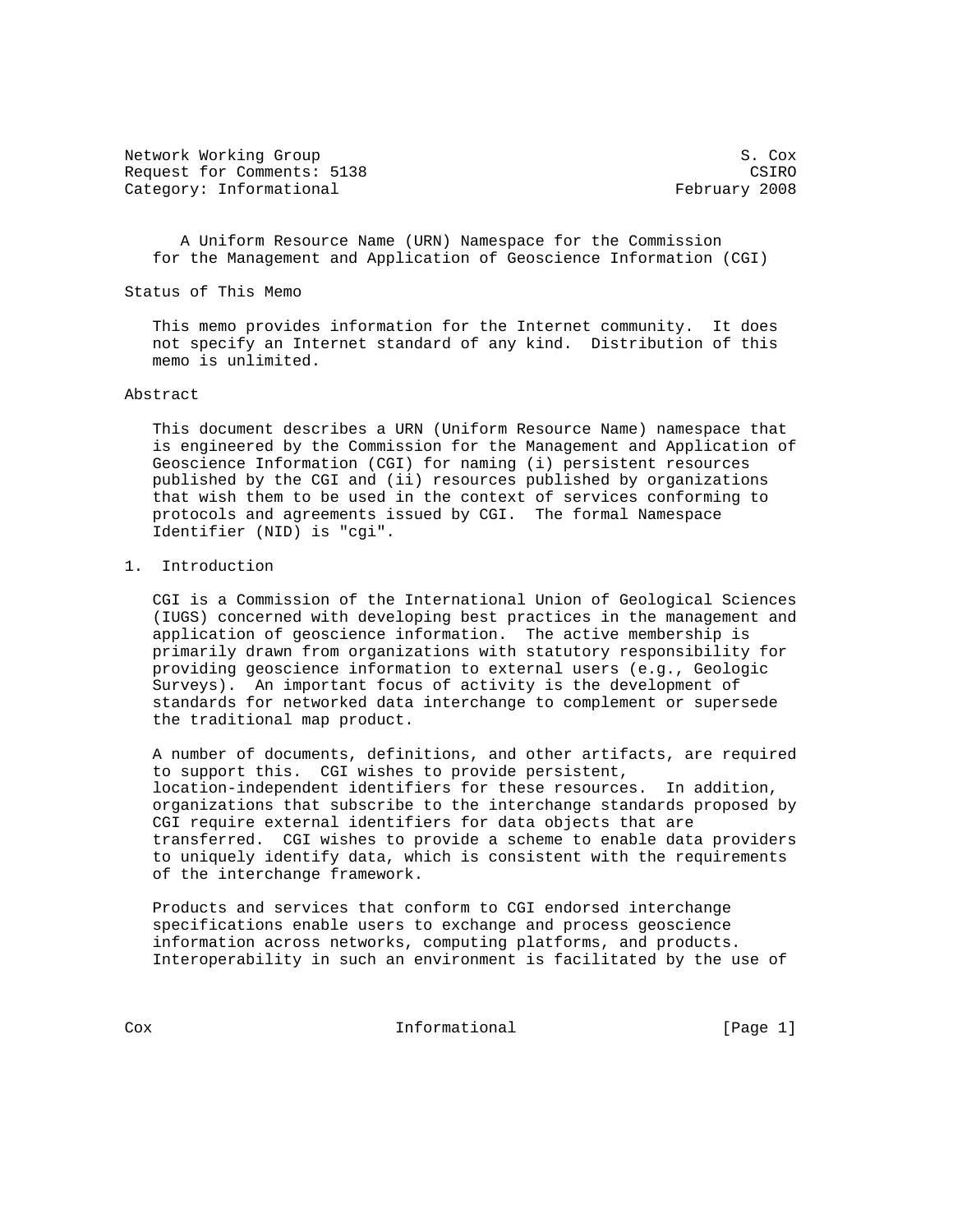a system of identifiers that is global in scope. CGI is the lead forum for statutory organizations that act as primary providers of technical data in this application domain.

 Motivated by these concerns, CGI would like to assign formal URNs to published resources in order to provide persistent, location-independent identifiers for them. The process for registering a namespace identifier is documented in [RFC3406].

The official IANA registry of URN namespaces is available online at:

<http://www.iana.org/assignments/urn-namespaces>

2. URN Specification for the "cgi" NID

Namespace ID:

cgi

Registration Information:

 Registration Version Number: 1 Registration Date: 2007-10-04

Declared registrant of the namespace:

 Commission for Geoscience Information (Secretariat) c/o British Geological Survey Kingsley Dunham Centre Keyworth Nottingham Nottinghamshire NG12 5GG U K Attn. Ian Jackson (ij@bgs.ac.uk)

Declaration of syntactic structure:

 The Namespace Specific String (NSS) of all URNs that use the "cgi" NID has the following structure:

urn:cgi:{CGIResource}:{ResourceSpecificString}

 where the "CGIResource" is a US-ASCII string that conforms to the URN syntax requirements [RFC2141] and defines a specific class of resource type. Each resource type has a specific labeling scheme that is covered by "ResourceSpecificString", which also conforms to the naming requirements of [RFC2141].

Cox **Informational Informational** [Page 2]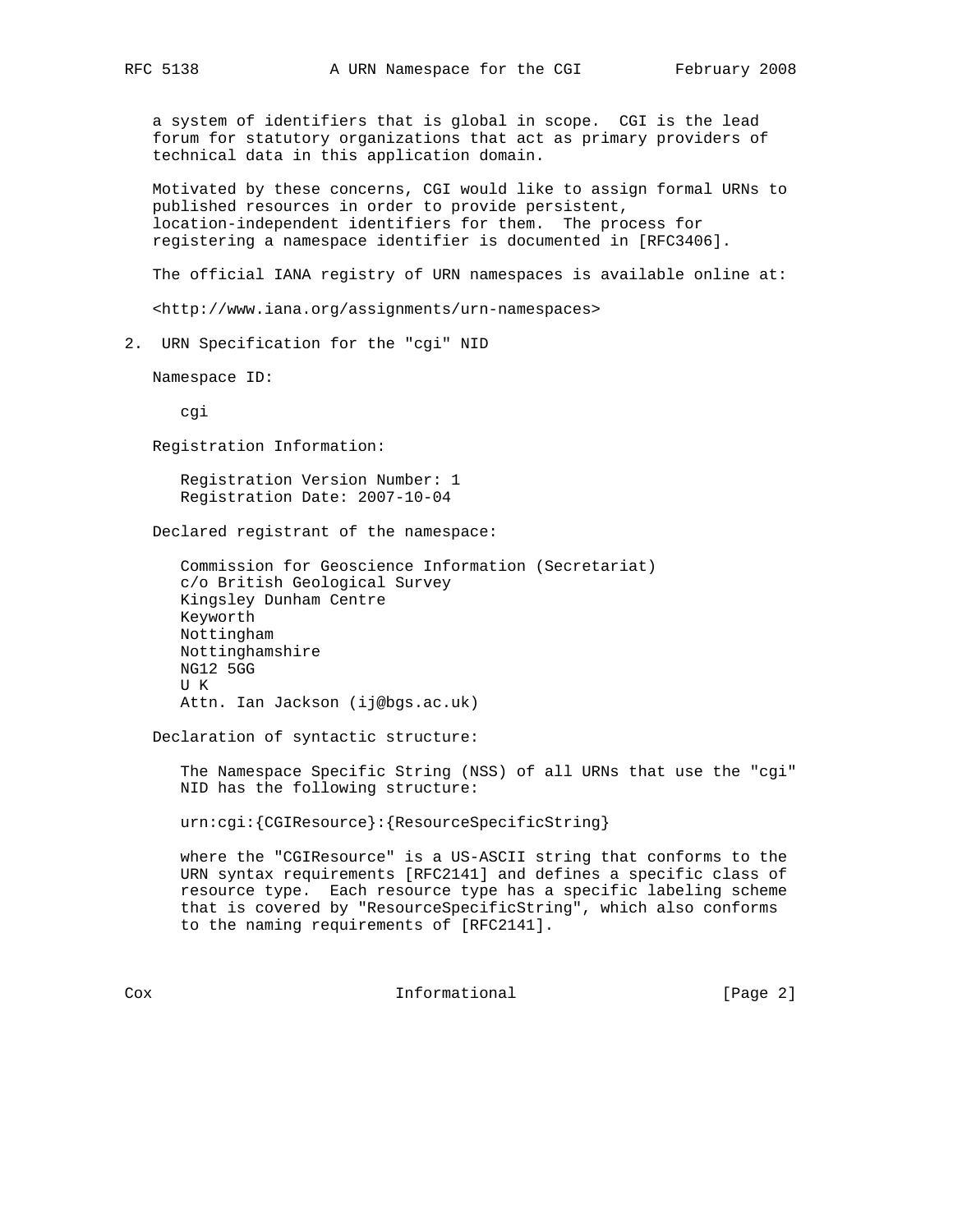The CGI maintains a naming authority, the CGI Naming Authority (CGINA), that manages the assignment of CGIResource classes and the specific registration values assigned for each resource class.

Relevant ancillary documentation:

 The CGI Naming Authority (CGINA) provides information on the registered resources and the registrations for each. More information about CGINA and the registration activities and procedures to be followed are available at:

<http://www.cgi-iugs.org/CGIIdentifierScheme>

A URN resolver is available at:

<http://www.cgi-iugs.org/uri>

The resolver provides a registry of CGI URNs used in CGI services.

Identifier uniqueness considerations:

 The CGINA manages resources using the "cgi" NID and is the authority for managing the resources and subsequent strings associated. In the associated procedures, CGINA ensures the uniqueness of the strings themselves or permits secondary responsibility for management of well-defined sub-trees.

 CGI may permit use of experimental-type values that will not be registered. As a consequence, multiple users may end up using the same value for separate uses. As experimental usage is only intended for testing purposes, this should not interfere with operational services.

Identifier persistence considerations:

 CGINA provides clear documentation of the registered uses of the "cgi" NID. This is structured such that each CGIResource has a separate description and associated ResourceSpecificString with separate registration tables for elements of the strings that are separately maintained.

 The registration tables and information are published and maintained by CGINA on the CGI web site, indicated above.

Cox 1nformational [Page 3]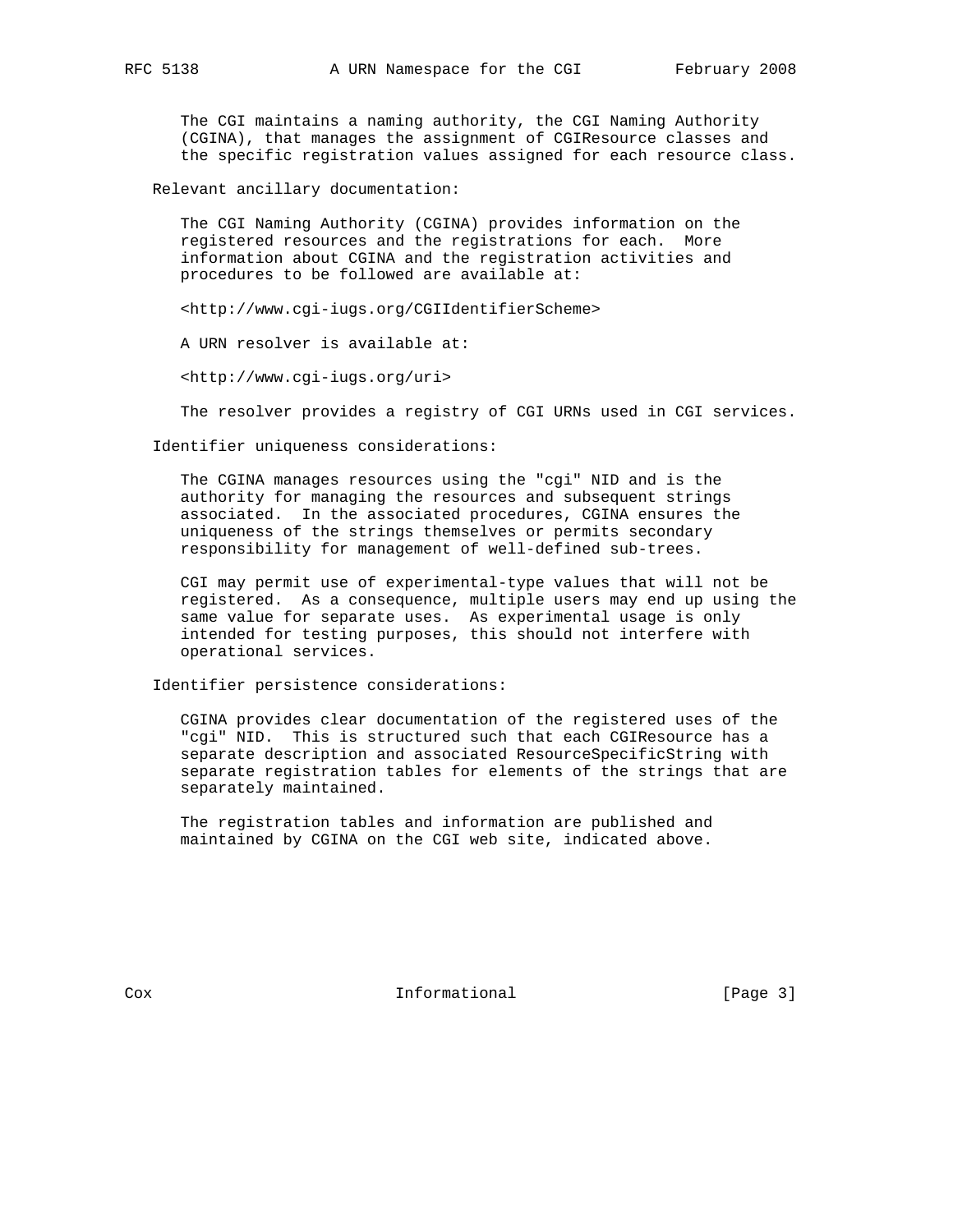Process of identifier assignment:

 CGINA defines CGIResource classes used with the "cgi" NID, and specifies the process for identifier assignment for each class. These are described at:

<http://www.cgi-iugs.org/CGIIdentifierScheme>

 and a set of registers is linked from there. Each such resource may have three types of registration activities:

1) Registered values associated with CGI resources

- 2) Registration of values or sub-trees to other entities
- 3) Name models for use in experimental purposes

Process for Identifier Resolution:

 The namespace is not listed with a Resolution Discovery System (RDS); this is not relevant.

Rules for Lexical Equivalence:

 No special considerations; the rules for lexical equivalence of [RFC2141] apply.

Conformance with URN Syntax:

No special considerations.

Validation mechanism:

 None specified. URN assignment will be handled by procedures implemented in support of CGINA activities.

Scope:

Global

3. Examples

 The following examples are representative URNs that have been assigned by CGINA:

urn:cgi:document:CGI:CGIIdentifierScheme

 - identifies the document that describes the CGI Identifier Scheme.

Cox **Informational** [Page 4]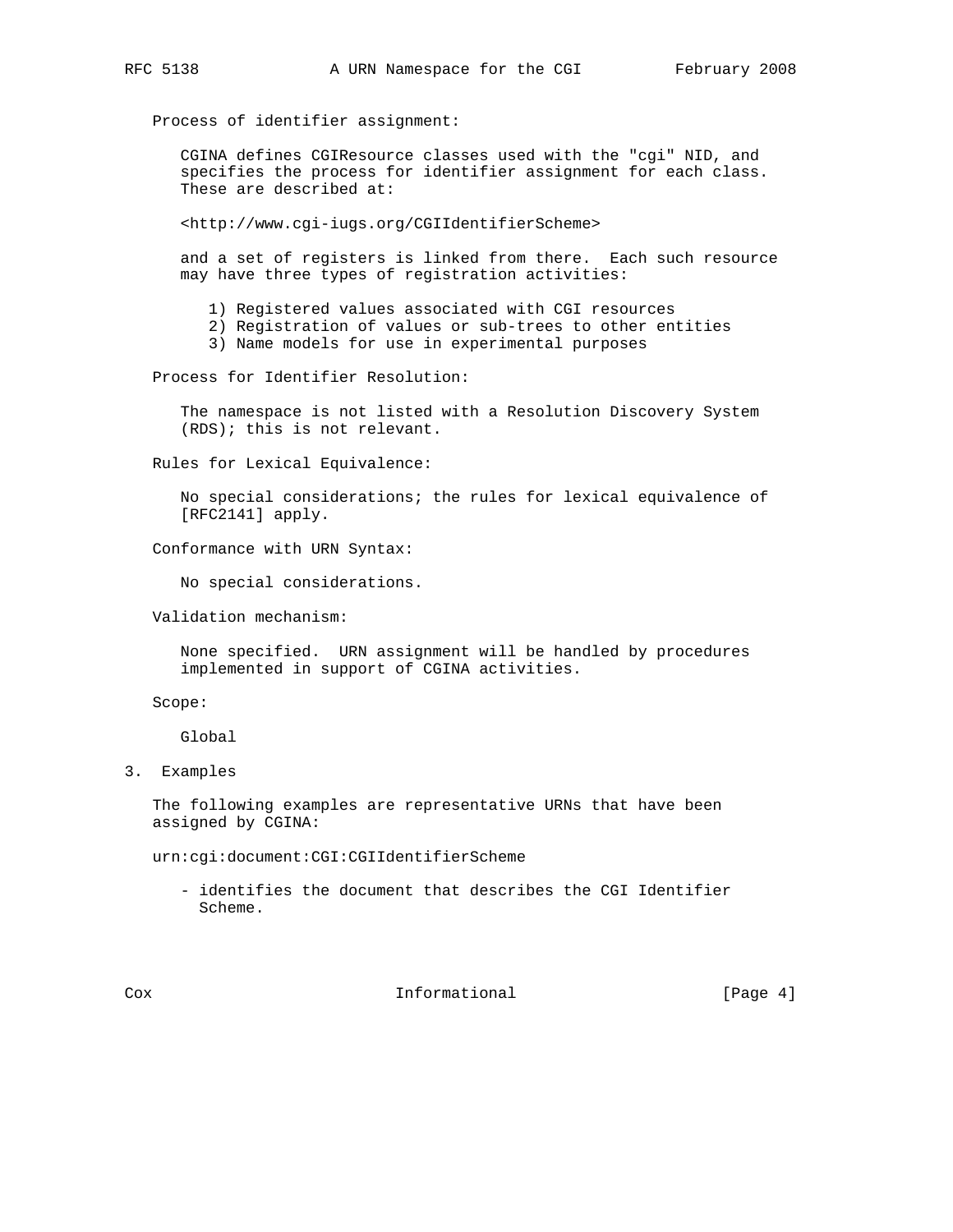urn:cgi:register:CGI:CGIResourceClasses

 - identifies the register of resource classes for which identifiers from the CGI scheme may be provided.

urn:cgi:xmlns:CGI:GeoSciML:2.0

 - is the XML namespace for version 2.0 of GeoSciML, which is owned by CGI.

urn:cgi:schema:GGIC:MineralOccurences:1.0:XMI

 - identifies the XML Metadata Interchange (XMI) representation of version 1.0 of the Mineral Occurrences information model owned by the (Australasian) Government Geoscience Information Committee.

urn:cgi:featureType:CGI:GeoSciML:2.0:Fault

 - identifies the Fault feature-type from version 2.0 of the GeoSciML schema that is owned by CGI.

urn:ogc:serviceType:CGI:GSML-FS:1.0

 - identifies version 1.0 of the "GSML-FS" service-type owned by CGI.

urn:cgi:classifierScheme:ICS:StratChart:2004

 - identifies the 2004 edition of the Stratigraphic Chart published by the International Commission for Stratigraphy.

urn:cgi:classifier:ICS:StratChart:2004:Silurian

 - identifies the geologic period designated Silurian from the 2004 edition of the Stratigraphic Chart published by the International Commission for Stratigraphy.

urn:cgi:classifier:GSV:Lithology:UIUYG1245NN07

 - identifies the concept given the designation UIUYG1245NN07 from the lithology scheme published by Geoscience Victoria (Australia).

Cox **Informational** [Page 5]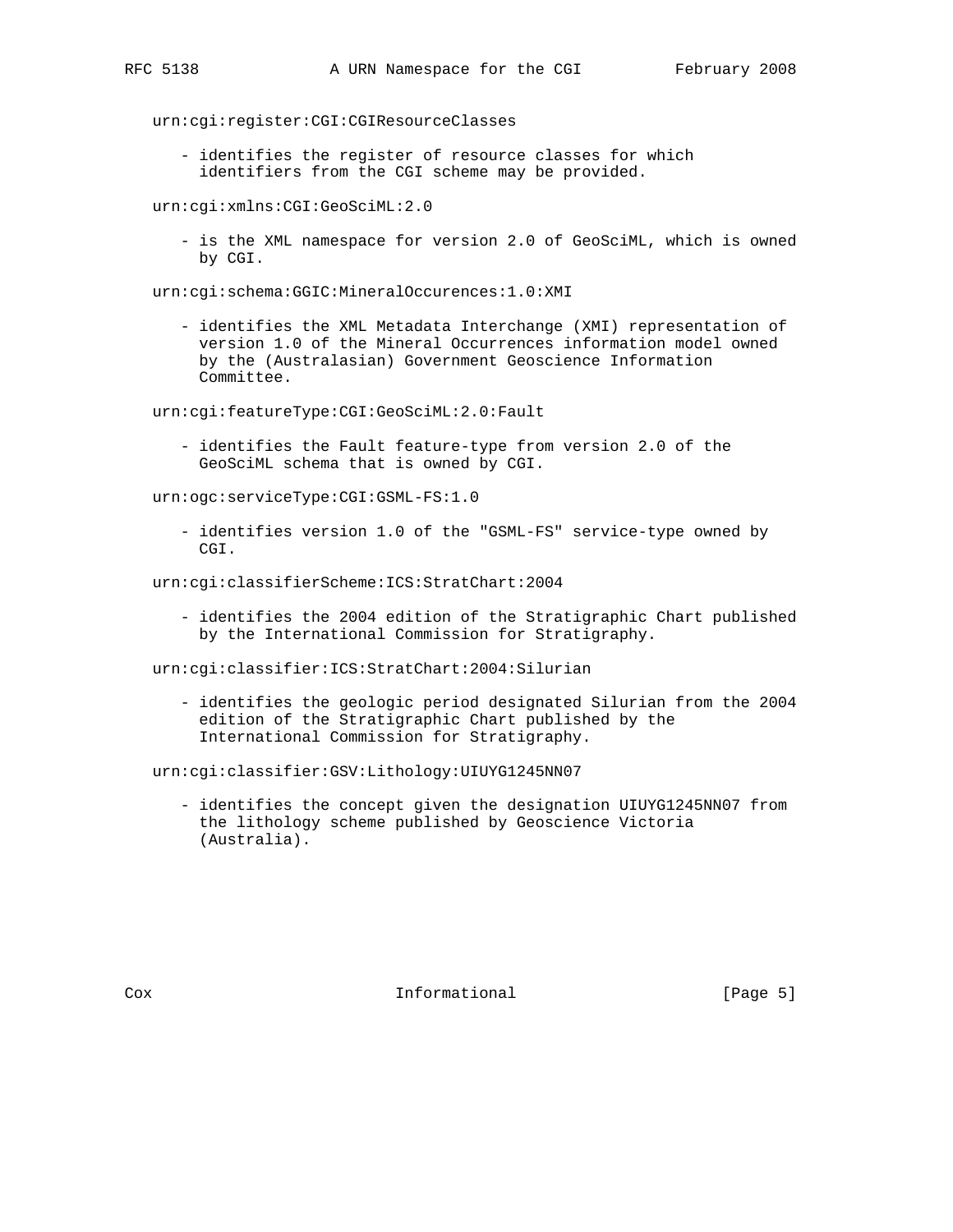urn:cgi:feature:USGS:2feb49bc-6755-11dc-8314-0800200c9a66

 - identifies a feature instance given the designation 2feb49bc-6755-11dc-8314-0800200c9a66 by the US Geological Survey.

urn:cgi:object:SGU:552cb080-6755-11dc-8314-0800200c9a66

- identifies an object given the designation 552cb080-6755-11dc-8314-0800200c9a66 by the Geological Survey of Sweden.
- 4. Namespace Considerations

 There is currently no available namespace that will allow the CGI to uniquely specify and access resources, such as schemas and registries, that are required by organizations implementing CGI standards. There is also a need for other standards organizations, such as the Open Geospatial Consortium (OGC) to be able to access CGI-specific resources.

 The CGI members considered use of other existing NIDs, such as those for OGC. However, these do not support the semantics required and in particular do not allow for the delegation of identifier assignment within the CGI community that is demonstrated here.

5. Community Considerations

 CGI standards require access to resources, such as schemas, registries, catalogues, documents, and services. In order for the larger IT community to be able to implement applications that access CGI resources effectively, a unique namespace is required. We desire these resources to be freely and openly available as a set of community resources.

 The design of the CGI namespace builds on the experience of the Open Geospatial Consortium (OGC) which has defined the framework of geospatial services within which CGI standards have been developed. The OGC membership has expertise in using the OGC URN [OGC-URN] [OGC-DEF], gained through implementation experiments and a variety of operational testbeds. The CGI namespace is compatible with this experience.

6. Security Considerations

 There are no additional security considerations other than those normally associated with the use and resolution of URNs in general.

Cox Informational [Page 6]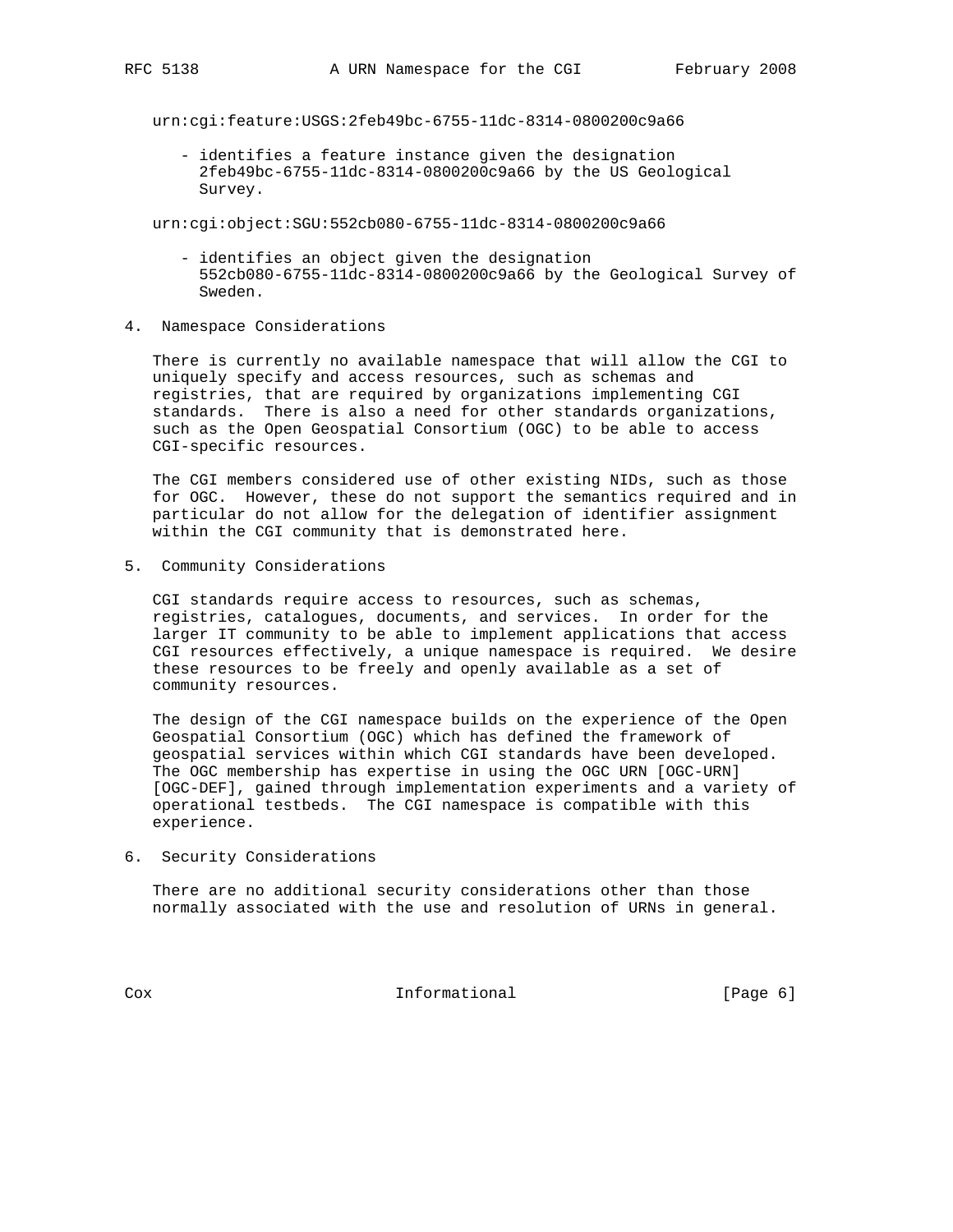- 
- 7. IANA Considerations

 This document defines a URN NID registration of "cgi", which has been entered into the IANA registry located at:

<http://www.iana.org/assignments/urn-namespaces>

- 8. References
- 8.1 Normative References

[RFC2141] Moats, R., "URN Syntax", RFC 2141, May 1997.

 [RFC3406] Daigle, L., van Gulik, D., Iannella, R., and P. Faltstrom, "Uniform Resource Names (URN) Namespace Definition Mechanisms", BCP 66, RFC 3406, October 2002.

8.2 Informative References

- [OGC-URN] Reed, C., "A URN namespace for the Open Geospatial Consortium (OGC)", Work in Progress, October 2007.
- [OGC-DEF] Whiteside, A., "Definition identifier URNs in OGC namespace", OpenGIS Best Practice document, OGC 06-023r1, August 2006. Available [online]: <http://portal.opengeospatial.org/files/?artifact\_id=16339>

## 9. Acknowledgement

 Thanks to Carl Reed for preparing the document, "A URN Namespace for the Open Geospatial Consortium", upon which this submission is based.

Author's Address

 S.J.D. Cox Commonwealth Scientific and Industrial Research Organisation PO Box 1130 Bentley, WA, 6102, Australia EMail: Simon.Cox@csiro.au

Cox **Informational** [Page 7]